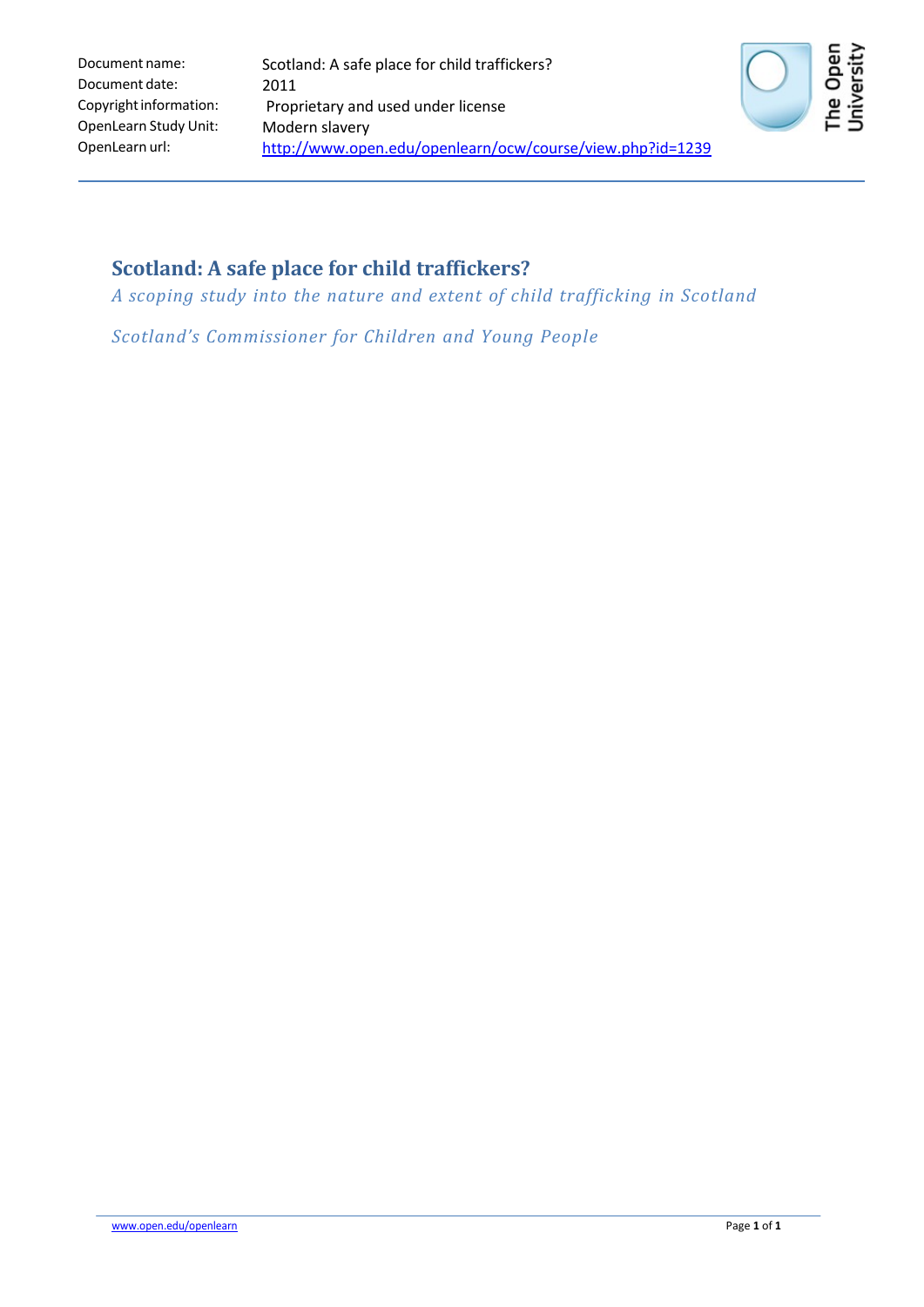W102 Law: concepts and perspectives

## Activity 7 table

## **Contents**

Table 1 on Page 40 of 'Scotland: a Safe Place for Child Traffickers?' (2011) by Scotland's Commissioner for Children and Young People and the Centre for Rural Childhood.